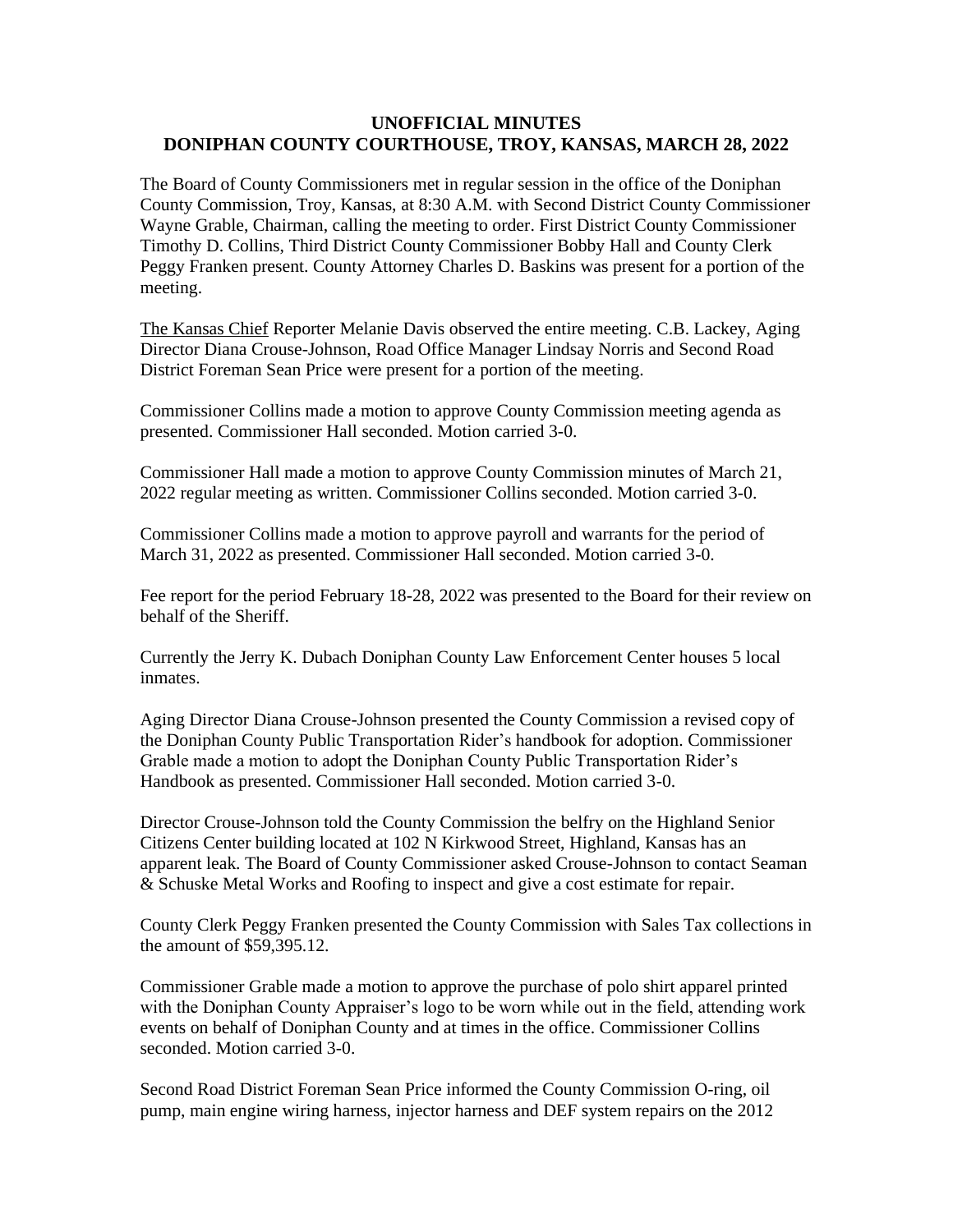Freightliner, housed in the Second Road District, are estimated to cost \$6,000.00 by Midway Ford. Discussion followed on replacement of the 2012 Freightliner, along with trade of low boy trailer and Kenworth truck for 2020 Peterbilt from KC Peterbilt. Commissioner Grable will contact KC Peterbilt for truck specifications, equipment trade value including needed repair work to 2012 Freightliner and final truck price prior to the Board of County Commissioners taking action.

Road Office Manager Lindsay Norris presented the County Commission and Road Foremen a list of road complaints her office received following rainfall the week of March 21, 2022. Commissioner Grable told Road Foremen to fix and mark off the list completed projects, with the list to be re-evaluated the week of April 4, 2022 for completeness. Commissioner Hall recommended having equipment maintained during inclement weather and ready when conditions allow.

Commissioner Hall made a motion to set policy for the Road Department stating "When necessary, at the direction of the Board of County Commissioners operators and truck drivers shall work on weekends to address road issues due to inclement weather, with compensation to be granted in the form of payment for time worked or comptime at the employee's discretion". Commissioner Grable seconded. Motion carried 3-0.

Road Office Manager Lindsay Norris checked Doniphan County bridge files, currently in the possession of Schwab-Eaton, PA who are performing bi-annual bridge inspections, regarding ownership of bridge T-831-2 on Oxide Road, south of US Highway 36, in Section 15 Township 3 Range 21E. Bridge records indicate Doniphan County's ownership and responsibility to maintain Bridge T-831-2. Engineers with Schwab-Eaton, PA recommended 1) applying for Kansas Department of Transportation grant funding to replace the structure. Or 2) removing the structure and building up the roadway, thus also removing the bridge from Kansas Department of Transportation bridge listing inventory, allowing additional grant funding for other bridge repair and replacement projects. The Board of County Commissioners took the Engineers recommendations under consideration.

Manager Norris informed the County Commission of the vandalism to flashing lights on "Road Closed" barricades. Four replacement sets are needed at a cost of \$174.95 each. Commissioner Hall recommended purchasing security bolts as a preventive measure to keep from being stolen. The Board made no objections to purchasing. Foreman Price said Road Employee Dennis Snyder has built anchors to secure barricades to prevent from being removed. Commissioner Grable suggested using old Road Closed barricades where they are needed for long periods of time rather than the newer model ones.

Commissioner Hall made a motion to approve repair to #200 John Deere Motor Grader in First Road District by Murphy Tractor in the amount of \$1,381.92. Commissioner Collins seconded. Motion carried 3-0.

Commissioner Hall asked Commissioner Collins the status of widening  $110<sup>th</sup>$  and Elgin Roads. Commissioner Collins said widening of 110<sup>th</sup> Road is complete. Work on Elgin Road is on hold while he works out details with adjoining landowners for removal of trees.

Commissioner Collins proposed chip sealing 130<sup>th</sup> Road in Sections 16 and 21 Township 4 Range 19E at the request of landowner Mark Albers, who will pay the entire expense for the